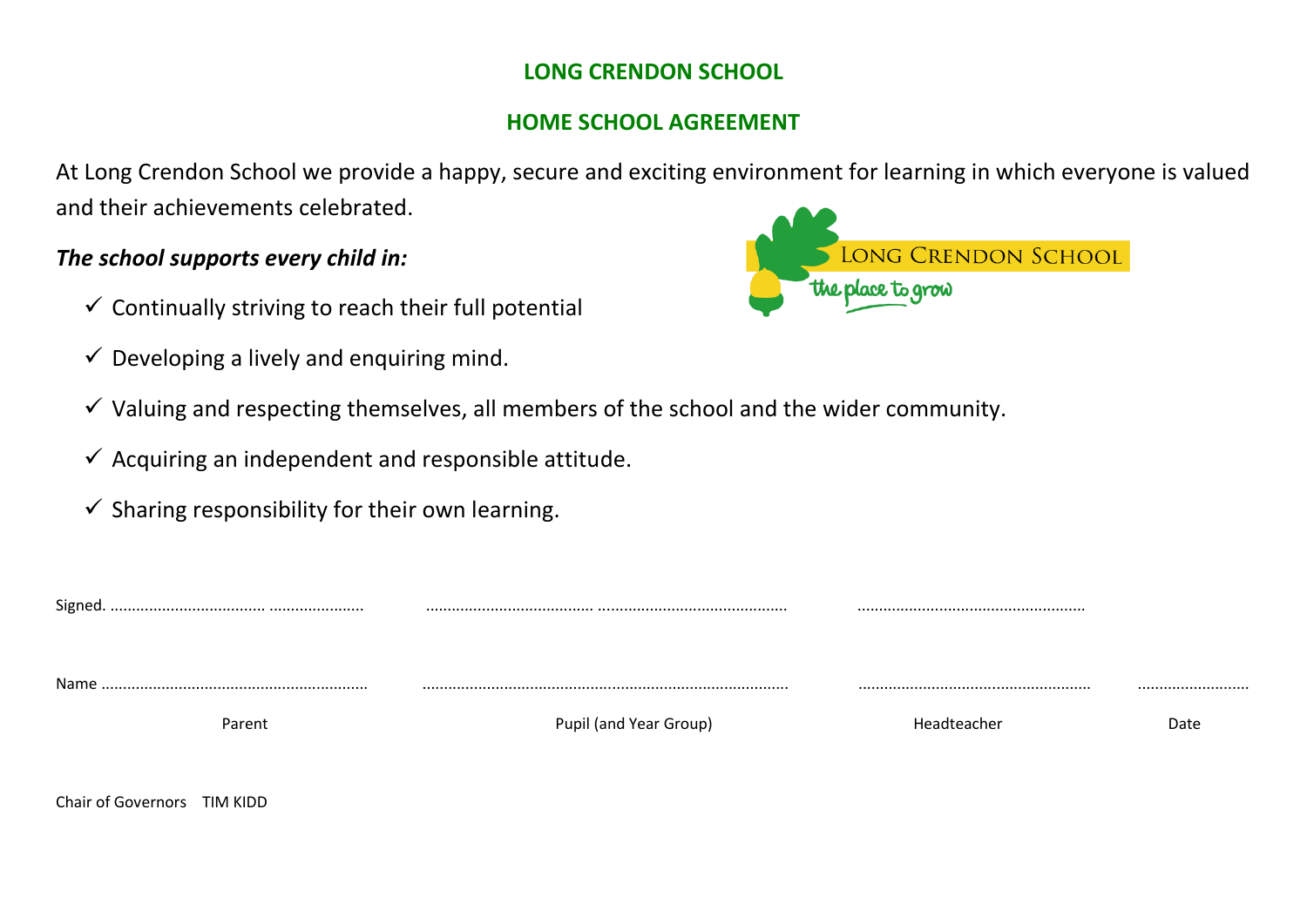The Thame Partnership schools have identified the following key rights and responsibilities applying to every member of the school community. We ask that all members of the community sign to agree their support for these rights and responsibilities. The pupil targets are given in simpler language for the youngest children:

| Our rights are to:      | <b>Pupil Responsibility</b>                                                                                                                                                                                                                                                                                                                      | <b>Staff Responsibilities</b>                                                                                                                                                                                                                                                                                                                                                                                                                                                                                                                                                                                            | <b>Parent Responsibilities</b>                                                                                                                                                                                                                                                                                                                                                                                                                                                                                                                                                                                                                                                                                                                                       |
|-------------------------|--------------------------------------------------------------------------------------------------------------------------------------------------------------------------------------------------------------------------------------------------------------------------------------------------------------------------------------------------|--------------------------------------------------------------------------------------------------------------------------------------------------------------------------------------------------------------------------------------------------------------------------------------------------------------------------------------------------------------------------------------------------------------------------------------------------------------------------------------------------------------------------------------------------------------------------------------------------------------------------|----------------------------------------------------------------------------------------------------------------------------------------------------------------------------------------------------------------------------------------------------------------------------------------------------------------------------------------------------------------------------------------------------------------------------------------------------------------------------------------------------------------------------------------------------------------------------------------------------------------------------------------------------------------------------------------------------------------------------------------------------------------------|
| To be shown respect and | I will remember to be kind                                                                                                                                                                                                                                                                                                                       | To model expected behaviour.                                                                                                                                                                                                                                                                                                                                                                                                                                                                                                                                                                                             | To model expected behaviour.                                                                                                                                                                                                                                                                                                                                                                                                                                                                                                                                                                                                                                                                                                                                         |
| to be valued.           | and show my respect and                                                                                                                                                                                                                                                                                                                          | To show support and respect to the school community                                                                                                                                                                                                                                                                                                                                                                                                                                                                                                                                                                      | To show support and respect to the school and                                                                                                                                                                                                                                                                                                                                                                                                                                                                                                                                                                                                                                                                                                                        |
| To value and respect    | good manners in and out                                                                                                                                                                                                                                                                                                                          | and the wider community.                                                                                                                                                                                                                                                                                                                                                                                                                                                                                                                                                                                                 | wider community.                                                                                                                                                                                                                                                                                                                                                                                                                                                                                                                                                                                                                                                                                                                                                     |
| others and the          | of school.                                                                                                                                                                                                                                                                                                                                       | To welcome any newcomers to the school.                                                                                                                                                                                                                                                                                                                                                                                                                                                                                                                                                                                  | To encourage, support and praise children.                                                                                                                                                                                                                                                                                                                                                                                                                                                                                                                                                                                                                                                                                                                           |
| environment.            | To respect all adults, other                                                                                                                                                                                                                                                                                                                     | To encourage, support and praise all community                                                                                                                                                                                                                                                                                                                                                                                                                                                                                                                                                                           |                                                                                                                                                                                                                                                                                                                                                                                                                                                                                                                                                                                                                                                                                                                                                                      |
|                         | children, the wider                                                                                                                                                                                                                                                                                                                              | members.                                                                                                                                                                                                                                                                                                                                                                                                                                                                                                                                                                                                                 |                                                                                                                                                                                                                                                                                                                                                                                                                                                                                                                                                                                                                                                                                                                                                                      |
|                         | community and the                                                                                                                                                                                                                                                                                                                                |                                                                                                                                                                                                                                                                                                                                                                                                                                                                                                                                                                                                                          |                                                                                                                                                                                                                                                                                                                                                                                                                                                                                                                                                                                                                                                                                                                                                                      |
|                         | environment.                                                                                                                                                                                                                                                                                                                                     |                                                                                                                                                                                                                                                                                                                                                                                                                                                                                                                                                                                                                          |                                                                                                                                                                                                                                                                                                                                                                                                                                                                                                                                                                                                                                                                                                                                                                      |
|                         | To show good manners                                                                                                                                                                                                                                                                                                                             |                                                                                                                                                                                                                                                                                                                                                                                                                                                                                                                                                                                                                          |                                                                                                                                                                                                                                                                                                                                                                                                                                                                                                                                                                                                                                                                                                                                                                      |
|                         | To include others                                                                                                                                                                                                                                                                                                                                |                                                                                                                                                                                                                                                                                                                                                                                                                                                                                                                                                                                                                          |                                                                                                                                                                                                                                                                                                                                                                                                                                                                                                                                                                                                                                                                                                                                                                      |
|                         | To speak politely                                                                                                                                                                                                                                                                                                                                |                                                                                                                                                                                                                                                                                                                                                                                                                                                                                                                                                                                                                          |                                                                                                                                                                                                                                                                                                                                                                                                                                                                                                                                                                                                                                                                                                                                                                      |
|                         | To welcome new people                                                                                                                                                                                                                                                                                                                            |                                                                                                                                                                                                                                                                                                                                                                                                                                                                                                                                                                                                                          |                                                                                                                                                                                                                                                                                                                                                                                                                                                                                                                                                                                                                                                                                                                                                                      |
|                         | to the school.                                                                                                                                                                                                                                                                                                                                   |                                                                                                                                                                                                                                                                                                                                                                                                                                                                                                                                                                                                                          |                                                                                                                                                                                                                                                                                                                                                                                                                                                                                                                                                                                                                                                                                                                                                                      |
|                         | To support and praise                                                                                                                                                                                                                                                                                                                            |                                                                                                                                                                                                                                                                                                                                                                                                                                                                                                                                                                                                                          |                                                                                                                                                                                                                                                                                                                                                                                                                                                                                                                                                                                                                                                                                                                                                                      |
|                         | each other.                                                                                                                                                                                                                                                                                                                                      |                                                                                                                                                                                                                                                                                                                                                                                                                                                                                                                                                                                                                          |                                                                                                                                                                                                                                                                                                                                                                                                                                                                                                                                                                                                                                                                                                                                                                      |
| To feel safe.           | I will talk to an adult I<br>know if I am feeling<br>worried or upset about<br>anything.<br>To speak to a member of<br>staff if there is a problem.<br>To refrain from and to<br>report any incidence of<br>bullying, including cyber<br>bullying.<br>To follow the school's<br>internet code of conduct.<br>To play safely.<br>To learn safely. | To refer any safeguarding concerns to the DSL. To report<br>to County Safeguarding team/LADO any concerns<br>regarding children having inappropriate access to media<br>or gaming. To closely monitor internet access in school.<br>To refrain from using social media to air grievances<br>against the school, a parent, child or member of staff. To<br>refrain from photographing any children whose parents<br>do not wish them to be on social media.<br>To listen to problems and help solve difficulties.<br>To ensure pupils behave safely and to actively promote<br>personal safety, intervening if necessary. | To speak to teaching staff if there is a problem<br>involving another child.<br>To follow guidance on age specific media sites<br>and gaming<br>https://www.nspcc.org.uk/preventing-<br>abuse/keeping-children-safe/online-safety/<br>To refrain from using social media to air<br>grievances against the school, a parent, child or<br>member of staff.<br>To refrain from posting any photographs taken in<br>school on social media.<br>We ask that families are aware of the<br>safeguarding issues relating to Internet use by<br>children. Based on research we strongly<br>recommend that children do not use a screen for<br>at least an hour before their bedtime and that<br>children do not take their phones or devices into<br>their bedrooms at night. |